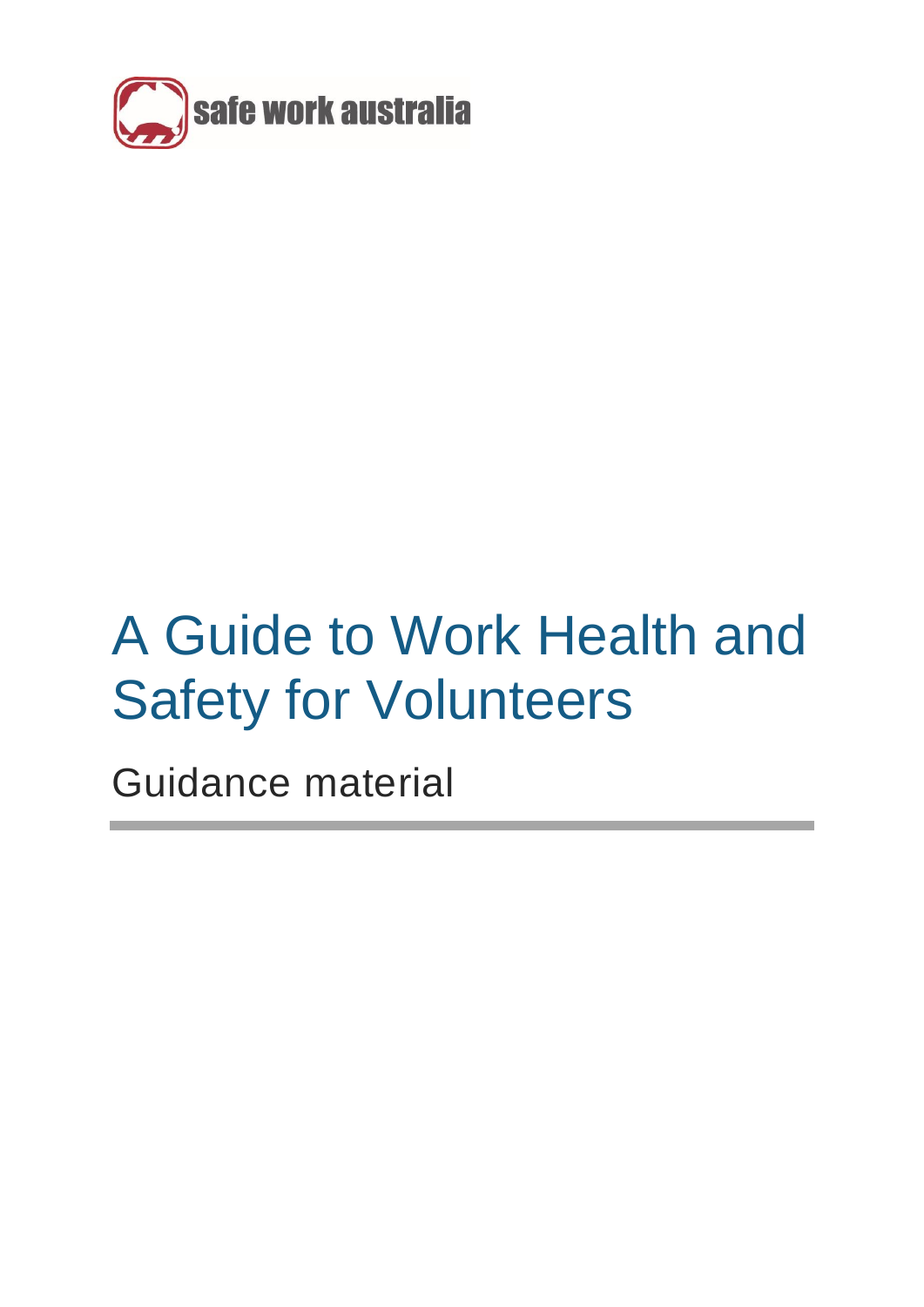## <span id="page-1-0"></span>**Contents**

|    | 1.1. |  |  |
|----|------|--|--|
|    | 1.2. |  |  |
| 2. |      |  |  |
| 3. |      |  |  |
|    | 3.1. |  |  |
|    |      |  |  |
|    | 4.1. |  |  |
|    | 4.2. |  |  |
|    |      |  |  |
|    | 5.1. |  |  |
|    | 5.2. |  |  |
|    |      |  |  |
|    | 6.1. |  |  |
|    | 6.2. |  |  |
| 7. |      |  |  |
|    | 7.1. |  |  |
|    | 7.2. |  |  |
| 8. |      |  |  |
| 9. |      |  |  |
|    |      |  |  |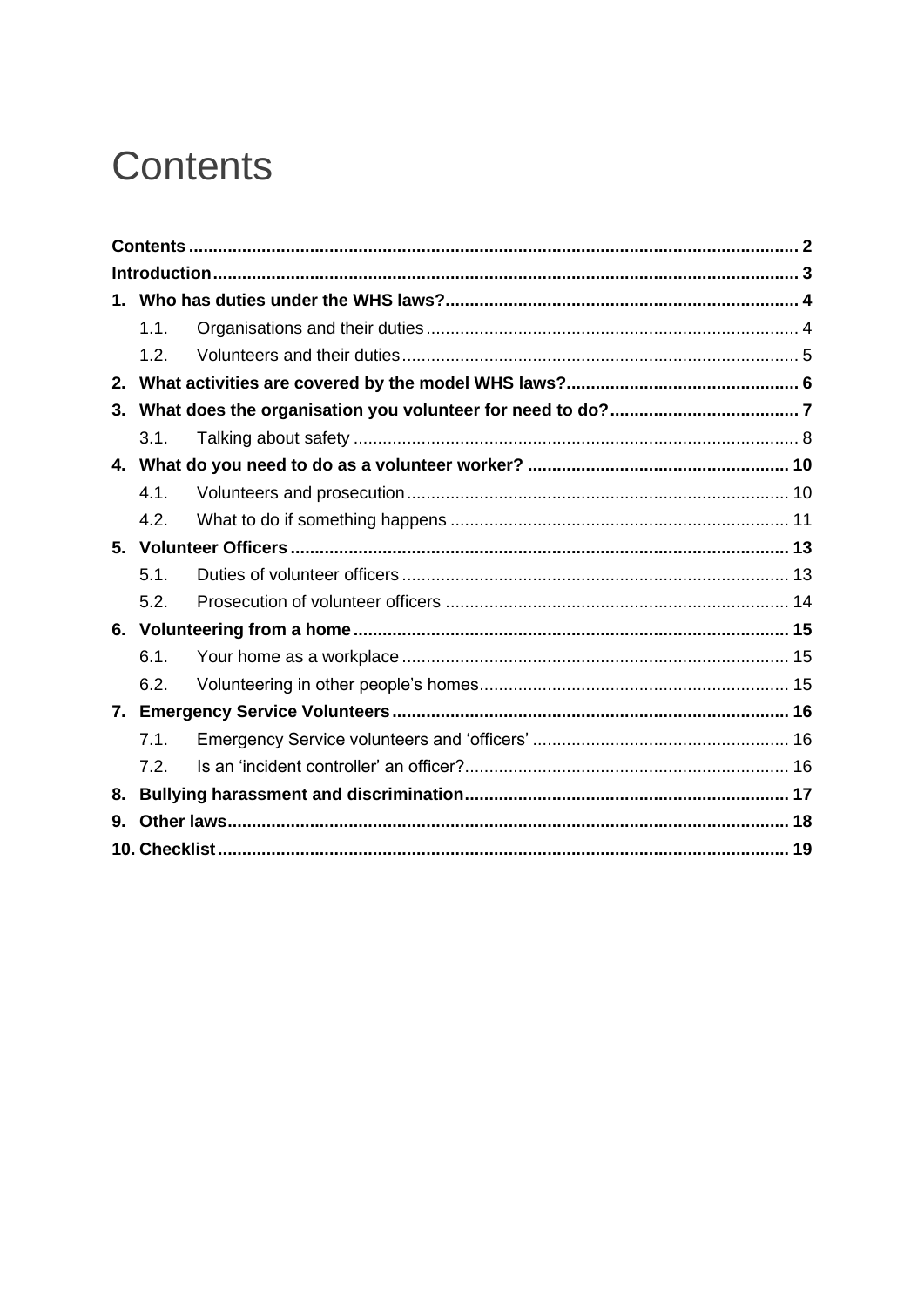## <span id="page-2-0"></span>Introduction

Everyone has a right to be safe at work, including volunteers. Volunteers play a vital role in communities across Australia and make significant contributions by carrying out unpaid work for a variety of organisations every day.

This guide provides information on how the model work health and safety (WHS) laws apply to volunteers, their rights and obligations. It outlines ways volunteer can meet their WHS duties and explains what volunteers can expect from the organisations they volunteer for.

The model WHS laws have been implemented in all jurisdictions except Victoria and Western Australia. For information on the laws in your jurisdiction see Safe Work Australia's [website.](https://www.safeworkaustralia.gov.au/law-and-regulation)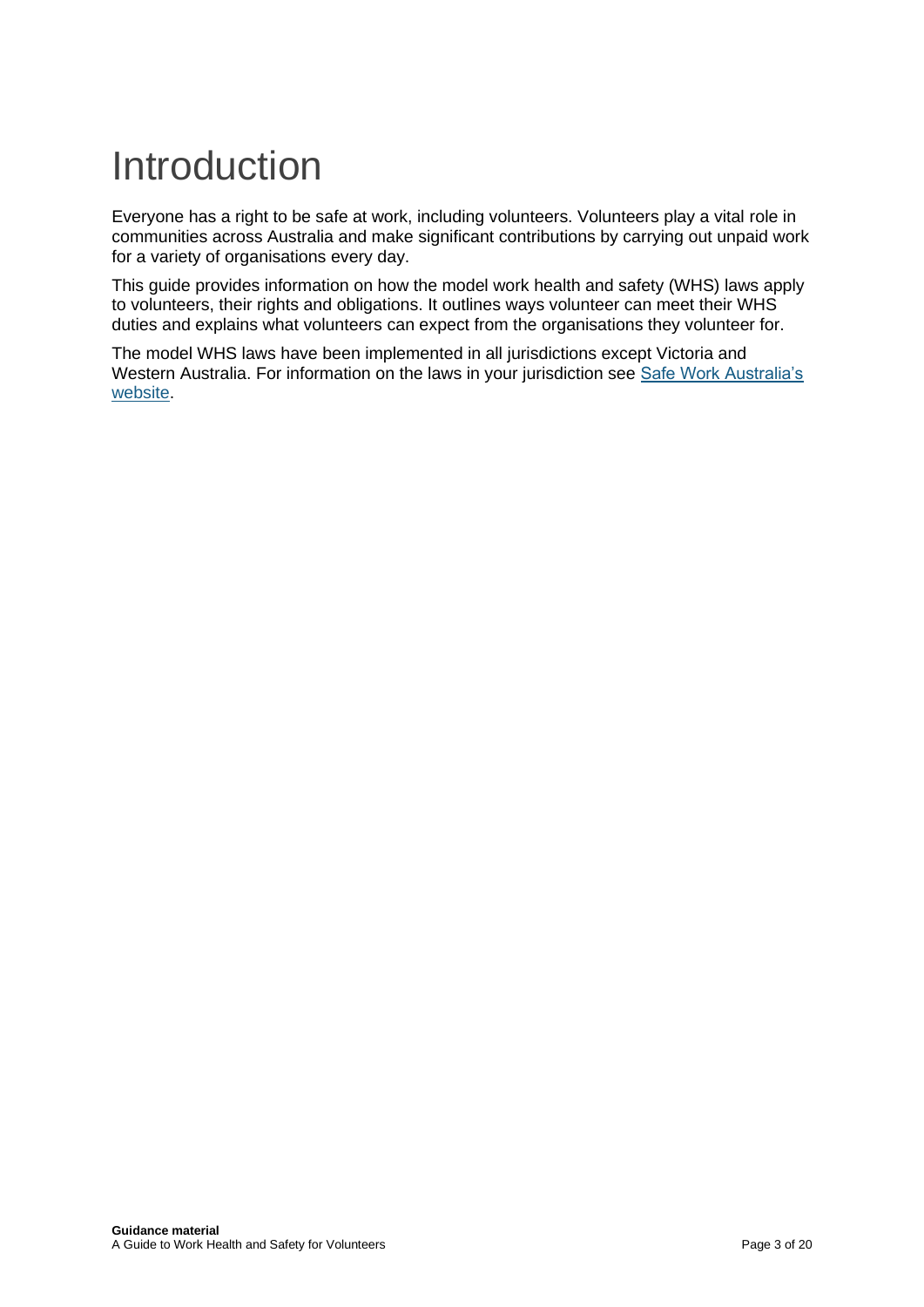## <span id="page-3-0"></span>1. Who has duties under the WHS laws?

### <span id="page-3-1"></span>1.1. Organisations and their duties

Most organisations that carry out work have duties as a person conducting a business or undertaking (PCBU) under the model WHS laws. But volunteer associations do not have those duties. Volunteer associations are groups that are made up entirely of volunteers and none of the volunteers or the association itself employs any paid workers to carry out work for the association. If you volunteer for a group like this then you also do not have duties under the model WHS laws.

The model WHS laws require organisations that employ any paid workers to ensure, so far as is reasonably practicable, the physical and mental health and safety of all of its workers, including volunteers. This means that volunteers are owed the same duties as all other workers.

This guidance refers to the various types of organisations that owe duties to volunteers under the model WHS laws simply as 'organisations'.

Use the flow chart below to find out if you or the organisation owes health and safety duties.

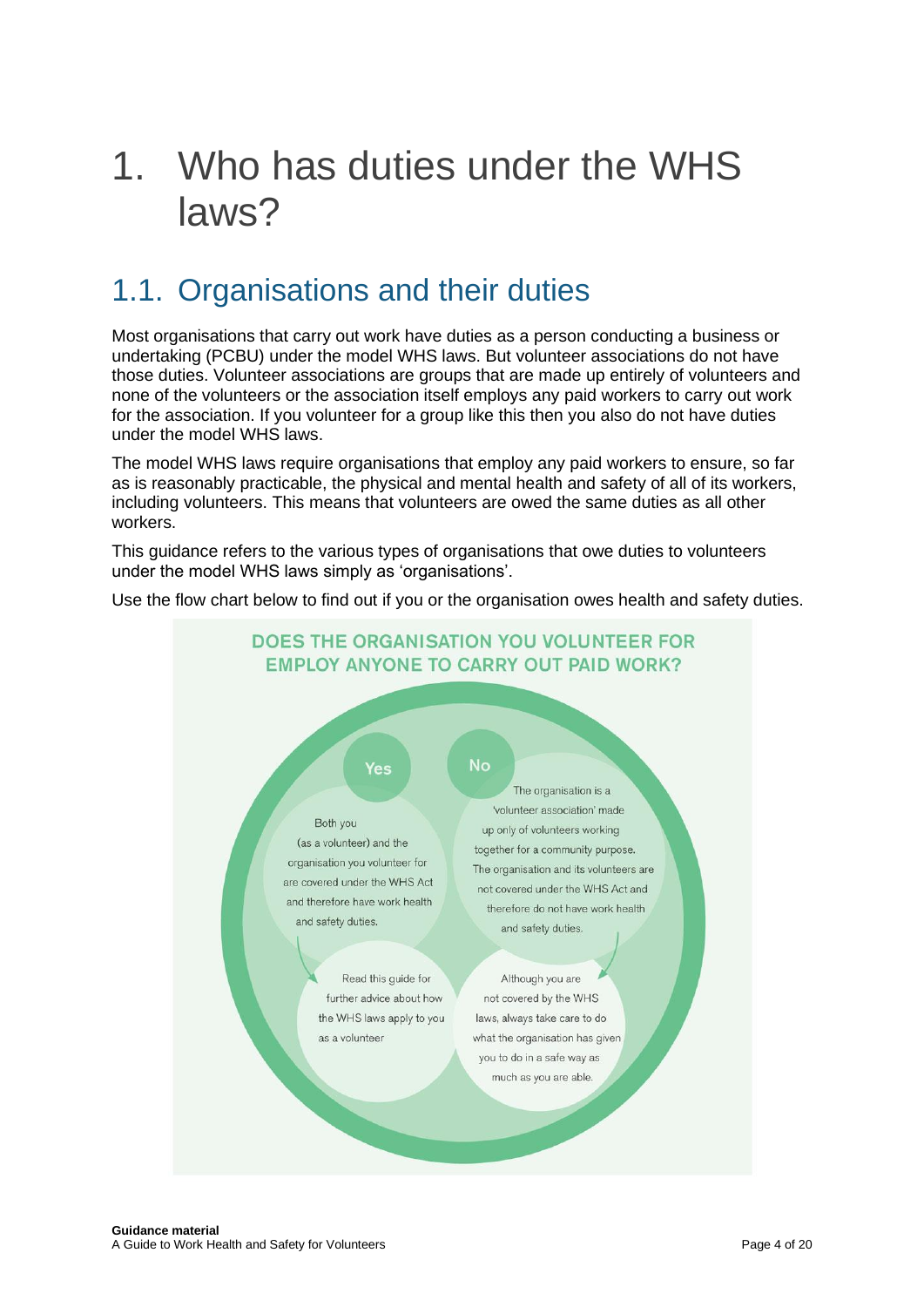#### **Example 1 – volunteering for a volunteer association:**

Sally has been elected treasurer of the local historical society. The historical society was established in 1982 and is run by a group of volunteers. The society meets on a regular basis. Occasionally the society pays a handy man to maintain the building that was donated to them. The handy man isn't employed by any of the members of the society.

As the group of volunteers do not employ any people and they all work together for a community purpose they are a volunteer association. This means that Sally and the historical society do not have any duties under the model WHS Act.

#### **Example 2 – volunteering for a PCBU:**

Sally has been appointed treasurer of the local historical society. The historical society was established and incorporated in 1982 and is run by paid employees and volunteers. The society employs a person to handle the accounts and another person to run the office on a part-time basis. As the society employs people it owes duties as a PCBU under the model WHS Act. It also means that Sally has duties as a worker under the model WHS Act.

### <span id="page-4-0"></span>1.2. Volunteers and their duties

Under the model WHS Act you are a volunteer if you are working without payment or financial reward (but you may be receiving out-of-pocket expenses) for an organisation that also engages paid workers.

If you are a volunteer under the model WHS Act you are also a worker. This means that the organisation you volunteer for must provide you the same protections as its paid workers. As a worker you also have duties under the model WHS Act.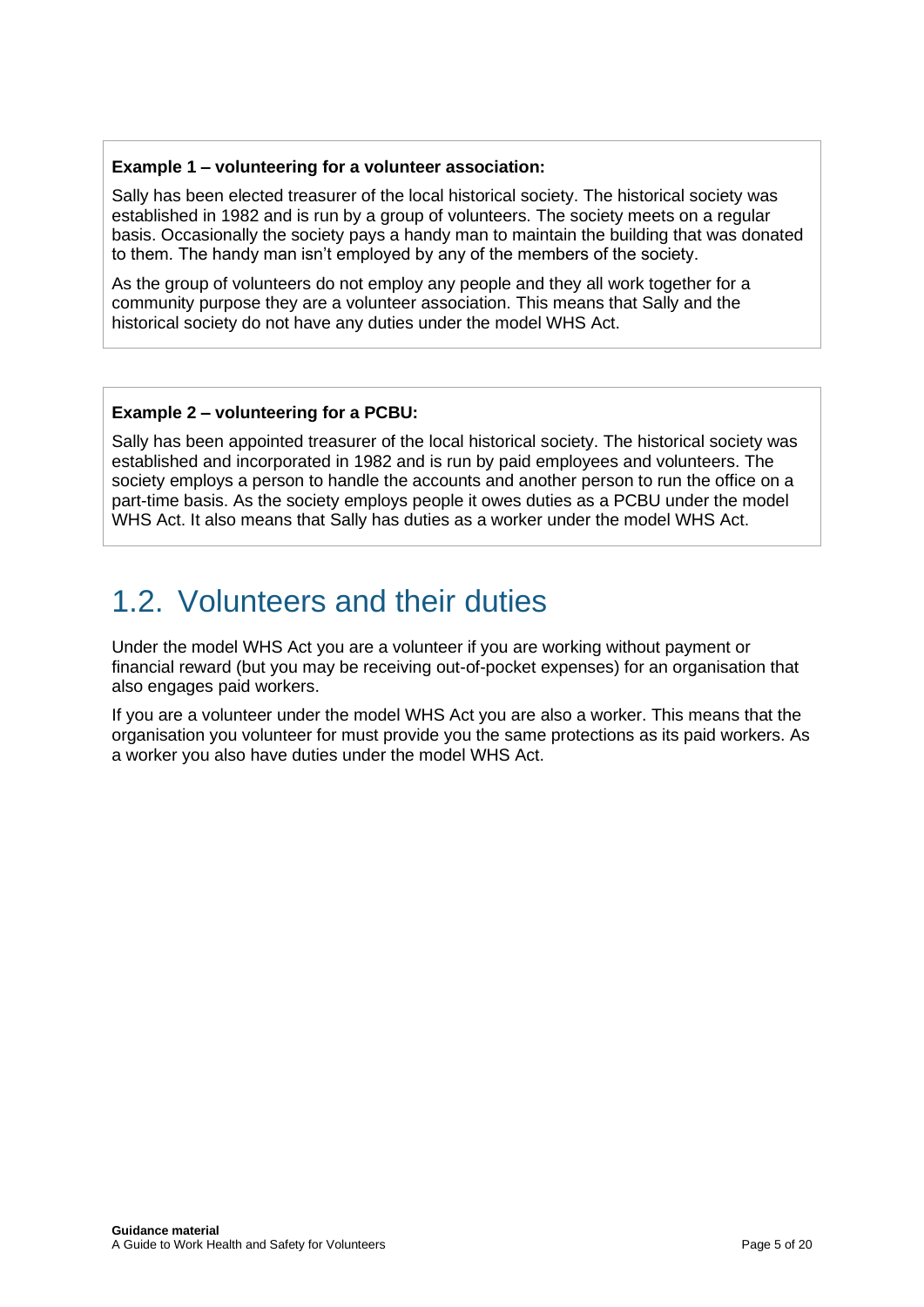## <span id="page-5-0"></span>2. What activities are covered by the model WHS laws?

Just as volunteer associations do not have duties under the model WHS Act some activities are also not covered by the model WHS laws. Activities that are purely domestic, social, recreational or private in nature would not be considered work and therefore are unlikely to be covered by the model WHS Act.

Activities that may be considered work include:

- maintenance of the things needed to enable an organisation to carry out its work, for example maintenance work on a hall where a volunteer group meets, or
- activities that people are ordinarily paid to do but are carried out for the organisation by a volunteer, for instance, driving clients to appointments
- activities that the organisation has a great degree of direction or influence over, or
- activities carried out in accordance with formal or structured arrangements.

If you are unsure about whether or not the volunteer work you do is covered by the model WHS Act, talk to the organisation you volunteer for.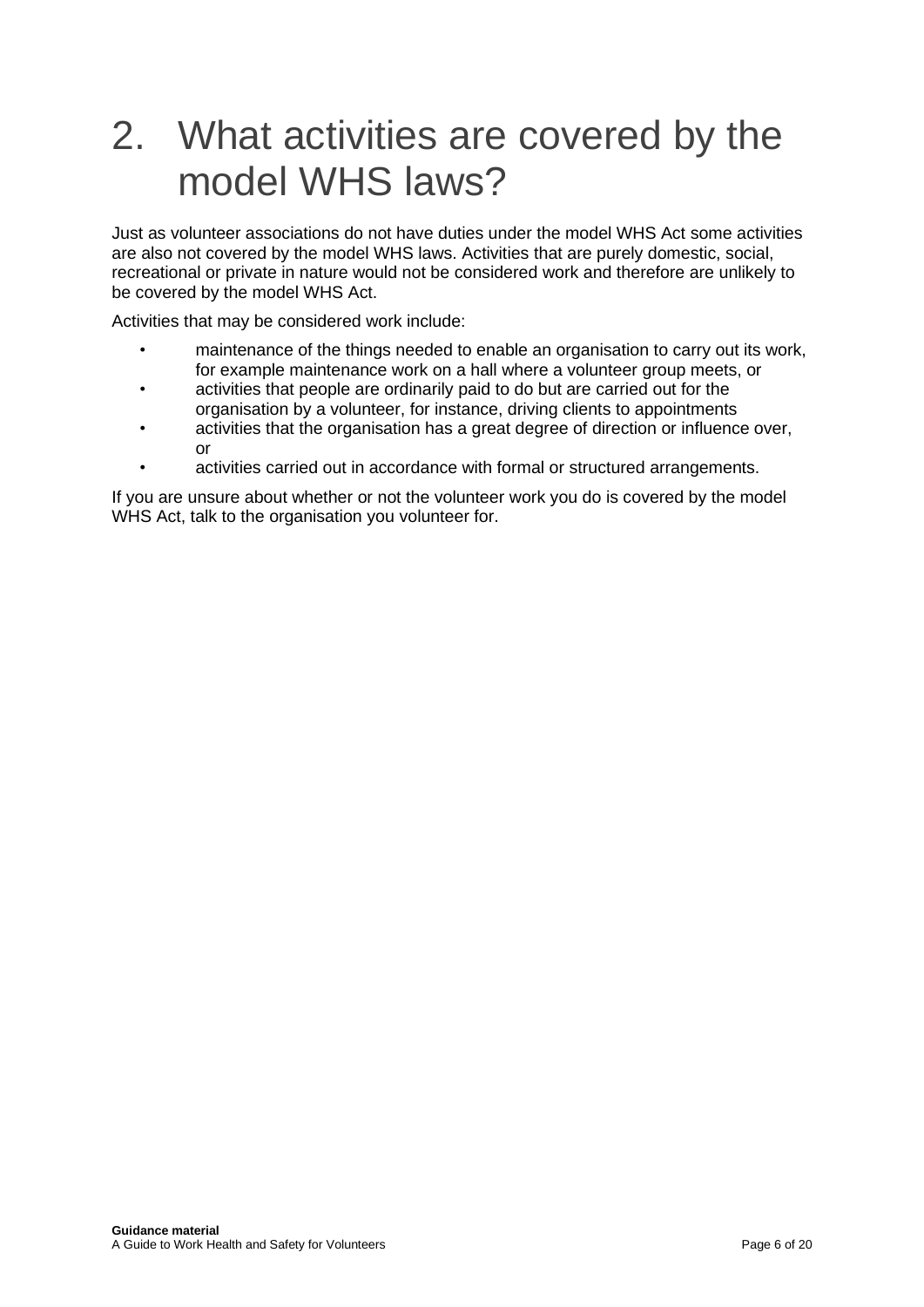## <span id="page-6-0"></span>3. What does the organisation you volunteer for need to do?

If the organisation you volunteer for is covered by the model WHS Act, it must ensure, so far as is reasonably practicable, the health and safety of all of its workers, including volunteers. This means that you, as a volunteer, must be provided the same protections as an organisation's paid workers. This protection covers your physical safety as well as your mental health at work.

This duty on an organisation is qualified by 'so far as is reasonably practicable'. This means the organisation does not have to guarantee that no harm will occur but must do what is reasonably able to be done to ensure your health and safety.

Other factors that will be taken into account in determining what the organisation is required to do to keep you safe when you are volunteering are:

- the type of organisation you work for  $-$  for example not for profit
- the type of work you carry out
- the nature of the risks associated with that work and the likelihood of injury or illness occurring
- what can be done to eliminate or minimise those risks, and
- the location or environment where the work is carried out.

For example, to meet its duty the organisation might provide you with:

- training, information and instructions on how to do your work safely
- personal protective equipment
- first aid facilities or training, and
- information on emergency procedures, how to report hazards and incidents.

Another thing the organisation you volunteer for must do as part of their duty is simply to talk to you about WHS.

#### **Example:**

John volunteers for a health organisation. He drives clients to and from medical appointments in his own car. There is a risk that John could be involved in a car accident while he is volunteering. The organisation he volunteers for cannot completely eliminate that risk but they do a range of things to help minimise it. The organisation:

- checks that John has a current drivers licence
- confirms that John's car is properly maintained and currently insured and registered
- provides John with its 'Transporting Clients Policy' and safe procedure training before he begins volunteering, and
- checks that John understands that the 'Transporting Clients Policy' requires that John and any client passengers comply with the road rules of the state they operate, in including wearing a seat belt.

By doing these things the organisation has done what is reasonably practicable to ensure John and the client are safe.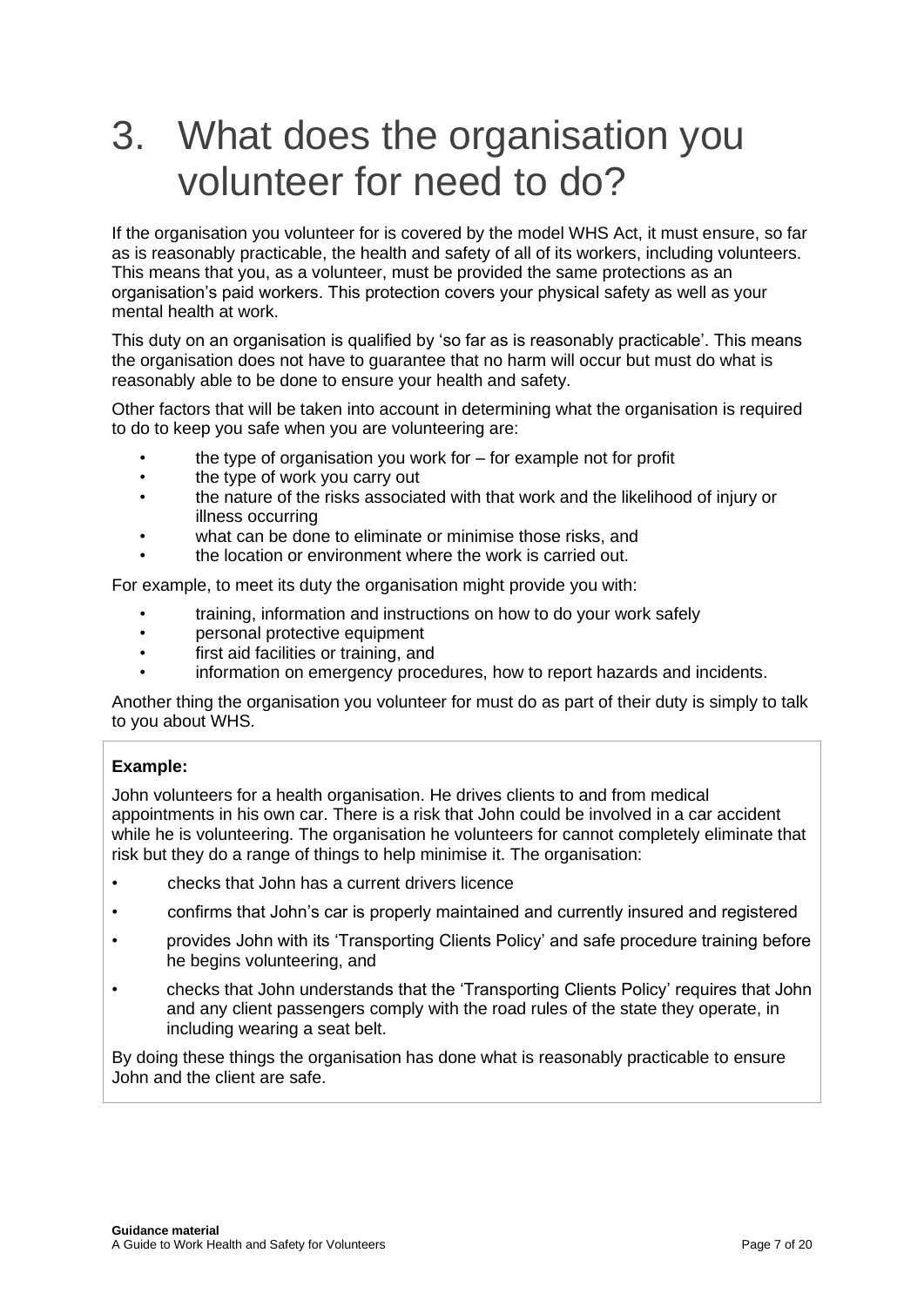### <span id="page-7-0"></span>3.1. Talking about safety

The organisation you volunteer for must talk or otherwise consult with you about WHS matters that affect you. This includes talking to you about potential hazards associated with your work and how the organisation is protecting you from harm.

Consultation must include giving you the opportunity to provide ideas about how to make you and others as safe as possible when you are volunteering. There is no 'one right way' to talk about WHS but how organisations do it will depend on the size of the organisation, the type of work that is carried out and the engagement arrangements of workers. If the organisation you volunteer for currently talks to you about WHS and you are happy with the way it is working, that's great! Things can keep going the way they are.

The organisation you volunteer for must talk or otherwise consult with you about WHS matters that affect you. This includes talking to you about potential hazards associated with your work and how the organisation is protecting you from harm.

Consultation must include giving you the opportunity to provide ideas about how to make you and others as safe as possible when you are volunteering. There is no 'one right way' to talk about WHS but how organisations do it will depend on the size of the organisation, the type of work that is carried out and the engagement arrangements of workers. If the organisation you volunteer for currently talks to you about WHS and you are happy with the way it is working, that's great! Things can keep going the way they are.

Ways consultation can occur include:

- sending out regular newsletters via mail, email or an app which feature WHS news, information and updates
- regularly updating the volunteer sections of notice boards, websites or an app with information, including the organisations latest safe work policies and procedures
- having a 'suggestions' email box for you to send suggestions to about ways to work safely and other matters
- holding regular meetings to discuss the work that you do and how to do it in the safest way. These can be held online or via teleconference,
- holding short 'toolbox talks' where specific health and safety topics relevant to the task at hand are discussed, or liaising with work groups via health and safety representatives, if workers request this.

The organisation should talk to you regularly about doing your work safely. They should also let you know what to do and who to contact if something happens when you are volunteering or if you have a suggestion about how to do your work more safely.

If you notice a health and safety matter that needs fixing you should raise it with your manager or supervisor. You should work together to find an effective solution.

If the WHS matter cannot be resolved by talking about it with all involved parties then the organisation you volunteer for needs to follow the issue resolution process you and the organisation has agreed to or if there is no agreed process, the default issue resolution process set up under the model WHS regulations.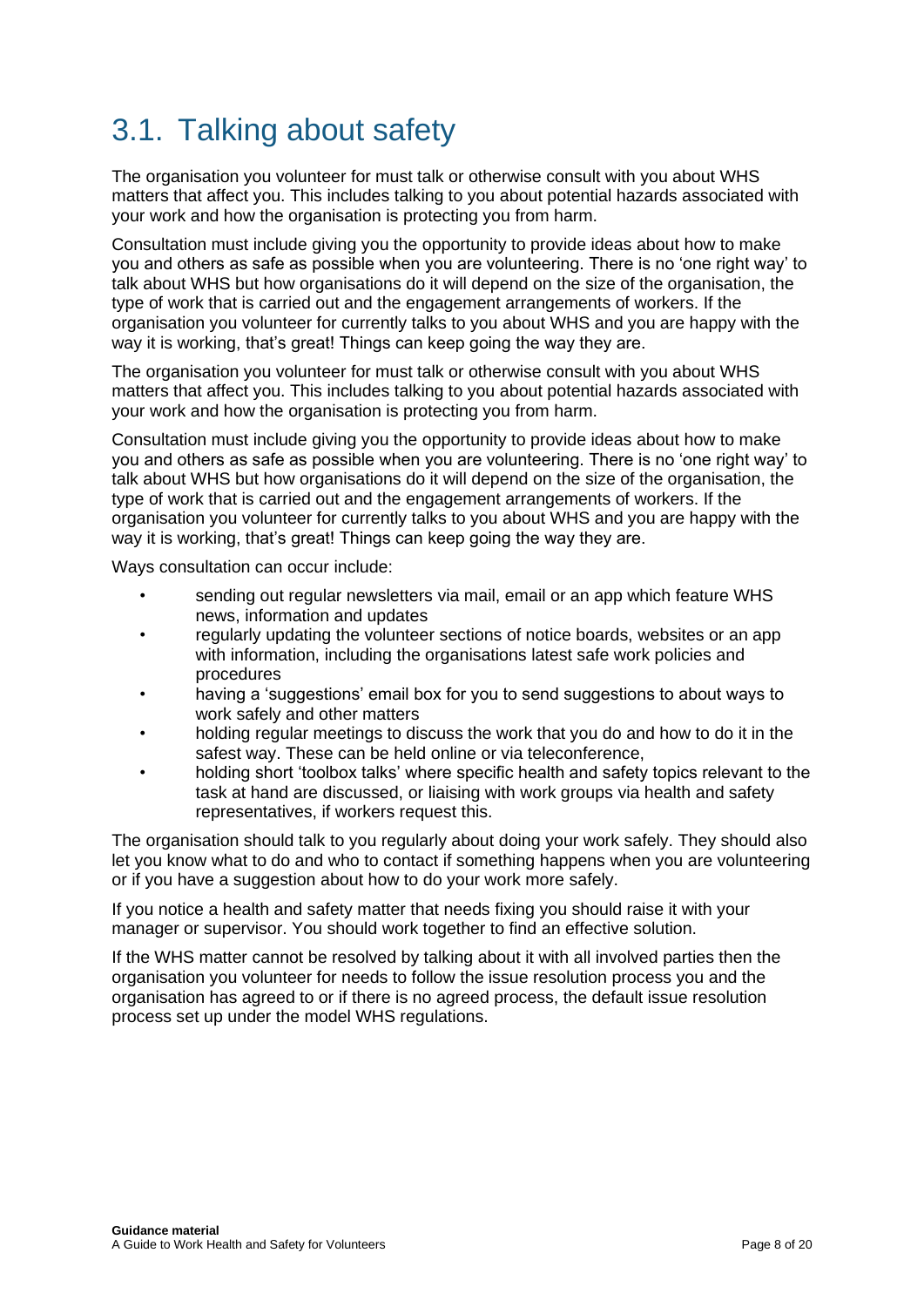#### **Example:**

Sophie starts volunteering at a local health organisation. On her first day the person who manages the volunteer program in the organisation talks to Sophie about a number of things including:

- the work she will be doing
- how to do her work safely
- the policies, practices and procedures the organisation has that workers, including volunteers, use
- the organisation's WHS suggestion email box and webpage for workers, including volunteers, and
- who to contact if something that affects health and safety happens at work.

Sophie's manager gives her copies of the work policies, practices and procedures. Sophie also attends a half day training course on how to use the machinery she will need to operate when she volunteers.

One month after Sophie starts at the organisation her manager holds a meeting of volunteers. The manager announces that one of the safe work policies is being revised and asks volunteers to suggest improvements to the policy. Sophie looks over the policy and talks to other volunteers about the changes. Sophie doesn't have any suggestions for inclusion in the policy but other volunteers submit ideas to the email box for consideration by their manager. When the policy is finalised a notice is published on the staff and volunteer section of the organisation website.

The organisation Sophie volunteers for talks to its workers and volunteers on a regular basis about WHS. The way that the organisation consults with workers works well so they keep going that way.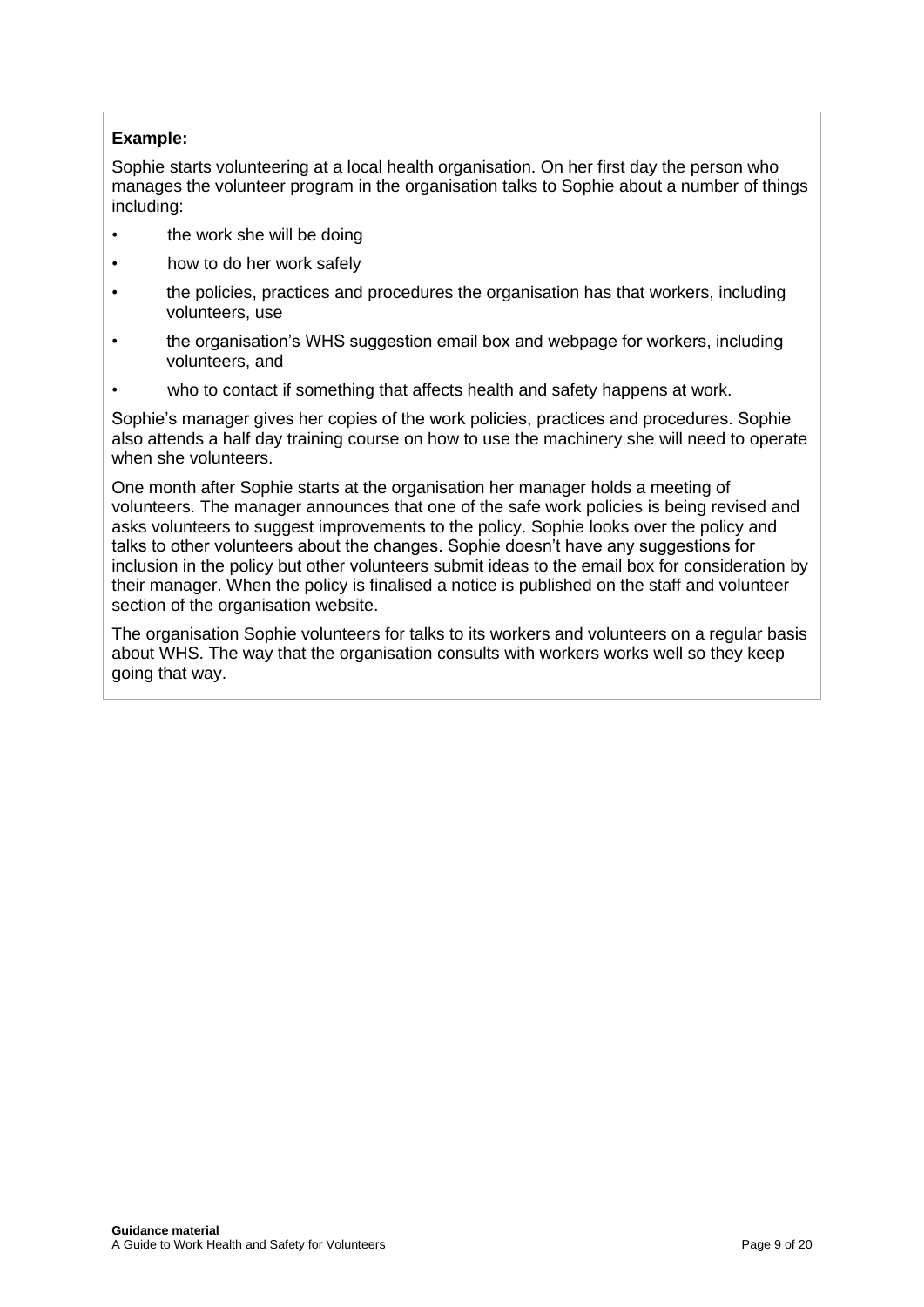### <span id="page-9-0"></span>4. What do you need to do as a volunteer worker?

The organisation you volunteer for must make sure you are as safe as possible while you are volunteering, but as a volunteer you must:

- take reasonable care for your own health and safety
- take reasonable care to ensure you don't affect the health and safety of others
- carry out your tasks in a safe way
- follow the reasonable WHS instructions given to you by the organisation you volunteer for
- co-operate with the reasonable policies and procedures of the organisation you volunteer for that relate to WHS.

Essentially, what is reasonable care would be what a reasonable person would do in the circumstances considering things like:

- your knowledge
- your role
- yours skills and the resources available to you
- your qualifications
- the information that you have
- the consequences to health and safety of a failure to act in the circumstances.

Other ways of making sure you take reasonable care are:

- carrying out activities within the role you have been assigned
- not carrying out activities that you do not have the skills to undertake
- to not do anything that would seem to be unsafe.

Some examples of the things you can do to meet your WHS duty include:

- reading, understanding and cooperating with the policies and procedures provided to you by the organisation you volunteer for
- if your organisation asks you about a work procedure they are changing or developing, provide them with your ideas about how to do the work safely
- if you are tired and your volunteer work involves driving, call the organisation and say that you are unable to volunteer today
- if you are driving a client around in a car, ensure that you and your client wear your seatbelts and obey the road rules
- if you are teaching someone to ride a bike, make sure they wear a helmet and sturdy shoes.

Taking reasonable care is not hard. Just do the things outlined above and talk to your managers if you have any concerns about your health and safety or that of others in relation to your work.

### <span id="page-9-1"></span>4.1. Volunteers and prosecution

If you do the things explained on this page when you are volunteering, you cannot be fined or prosecuted under the model WHS Act.

Prosecutions against workers including volunteers is rare and only in relation to serious incidents where there was a high degree of recklessness or negligence.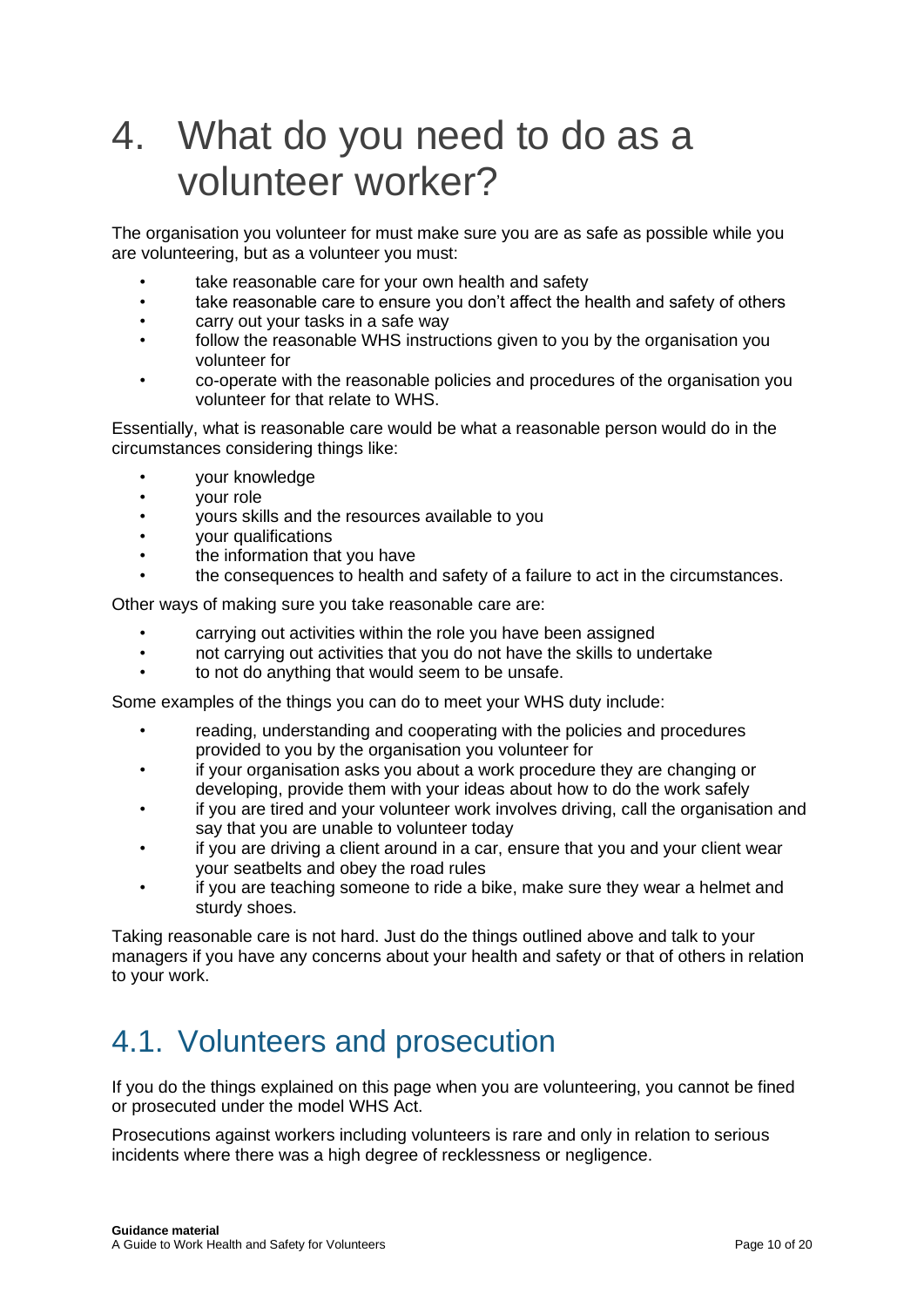#### **Example:**

Sam begins his first shift volunteering at a local adventure club. On his first shift Sam is told by other volunteers that he must go through an initiation of being locked in an overheated steam room for as long as he can handle. Sam tells the other volunteers that he has a medical condition and that the initiation may seriously hurt him. The other volunteers tease Sam until he gives in. Sam goes into the steam room. The other volunteers lock the door and turn the heat up. Sam becomes very distressed and passes out in the steam room.

The team leader of the volunteers finds out what is happening and knows that the organisation has strict policies prohibiting this kind of behaviour. The team leader rushes to the steam room and lets Sam out of the room immediately. The team leader attends to Sam, providing him with the first aid that he needs. The team leader reports the incident to the organisation as soon as he is able.

In this case, it appears that:

- the organisation took all reasonable steps to try to prevent these types of initiations. So it is unlikely it will be prosecuted for not complying with its WHS duties.
- because the team leader took reasonable care and did not ignore what was happening but acted within his role as team leader he has complied with his duty as a worker. It is extremely unlikely then that the team leader will be prosecuted for not complying with their worker duties under the model WHS Act.
- there is a chance that the volunteers who locked Sam in the steam room may be prosecuted for failing to meet their duty as workers under the model WHS Act to take reasonable care that their actions or omissions do not adversely affect the health and safety of others. The volunteers are clearly personally responsible because they actively took part in actions that endangered Sam's health. They could also be prosecuted under other laws.

### <span id="page-10-0"></span>4.2. What to do if something happens

If, when you are volunteering, you or someone else is:

- seriously injured,
- becomes seriously ill, or
- is exposed to a serious risk to their health and safety because a dangerous incident occurs

you need to let the organisation you volunteer for know as soon as possible. This may be as easy as telling your supervisor or manager. You also need to let your organisation know if there are any dangerous incidents, including near misses even where no one was injured. A dangerous incident occurs when a person is exposed to a serious risk to their health or safety resulting from an immediate or imminent exposure to risks such as an uncontrolled escape, spillage or leakage of a substance, an electric shock, a fall from a height or the collapse of a structure.

Under the model WHS Act these types of incidents, as well as workplace fatalities, are known as 'notifiable incidents'.

The organisation you volunteer for is required to let the WHS regulator in your state or territory know if any notifiable incidents occur as a result of the work of the organisation. The organisation needs to notify the regulator as soon as they are reasonably able.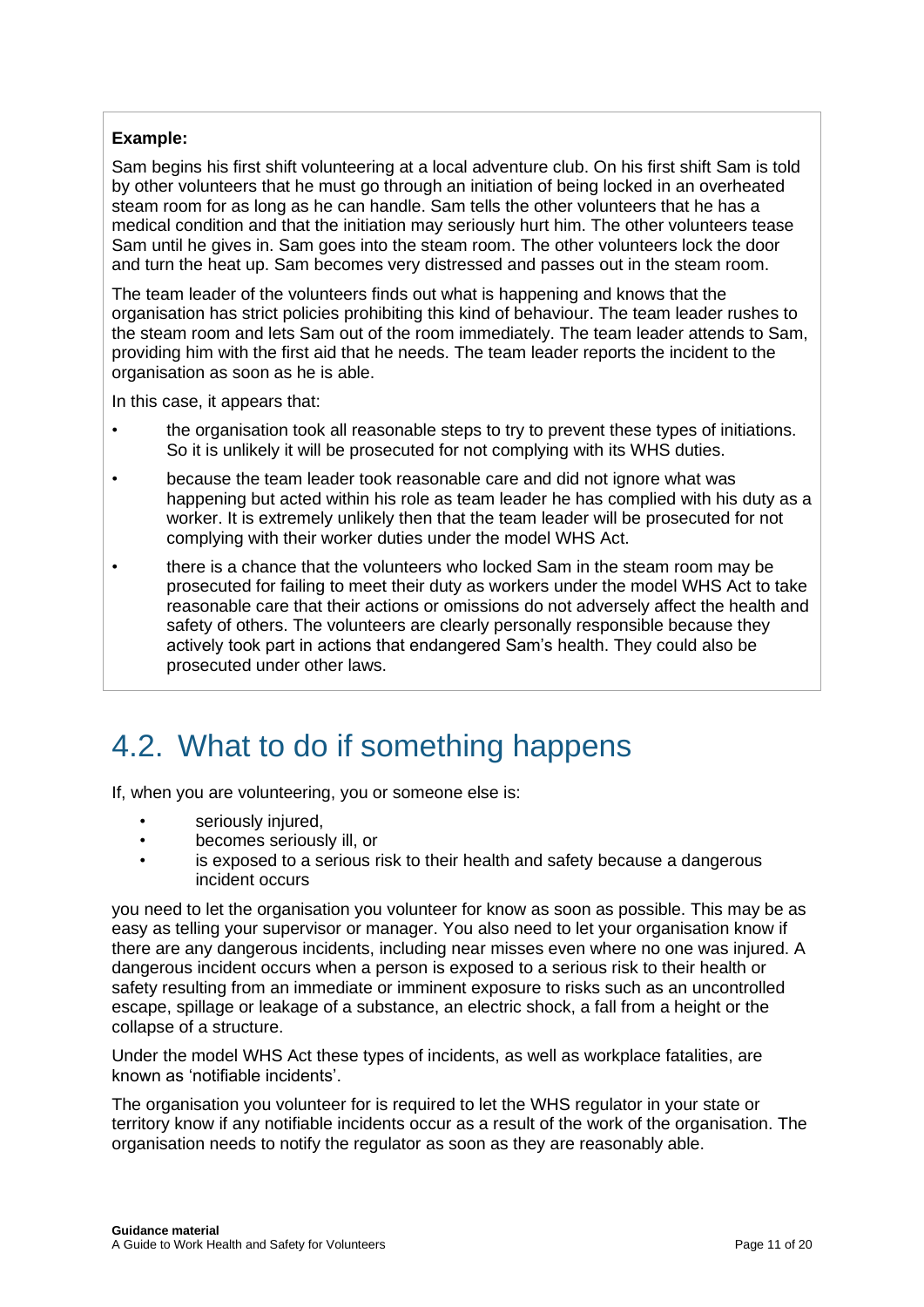If something happens that is not as serious as a notifiable incident you should still let the organisation know. They may even have a policy requiring you to report these things. Also talking about less serious incidents with the organisation you volunteer for may help to prevent more serious incidents from happening in the future.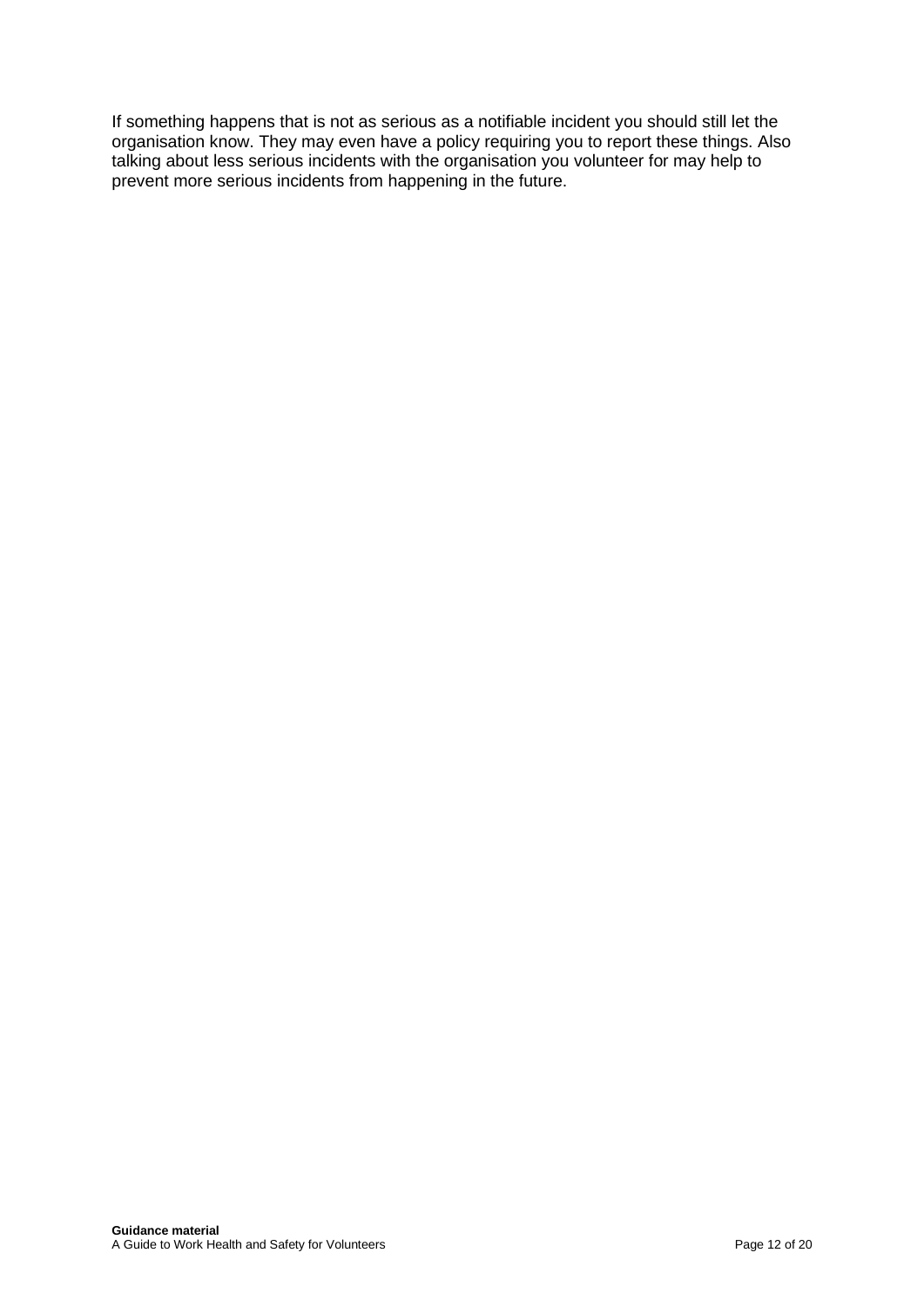## <span id="page-12-0"></span>5. Volunteer Officers

Some volunteers may sit on the board of an organisation or be in a role where they make, or participate in making, decisions that affect the whole or a substantial part of the organisation they volunteer for. The decisions they make may also have the capacity to significantly affect the organisation's financial standing. Only if a volunteer makes, or participates in making, these kinds of decisions are they are an 'officer' under the model WHS Act .

An officer is determined by the influential nature of their role in making decisions within the organisation, not because of a title they may assume for example, first aid officer, health and safety officer or administrative officer.

### <span id="page-12-1"></span>5.1. Duties of volunteer officers

If you are a volunteer officer you must exercise due diligence to ensure that the organisation complies with its health and safety duties. This means that you must ensure that the organisation has appropriate systems of work in place and you must actively monitor and evaluate health and safety management within the organisation.

Exercising due diligence as an officer also means that you must take the reasonable steps outlined below:

- Continuously learn about and keep up to date with WHS matters. For example, learn what the model WHS Act requires and the strategies and processes for elimination or minimisation of hazards and risks so far as is reasonably practicable.
- Have an understanding of the nature of the work the organisation does and stay aware of the hazards and risks workers and volunteers may face when working for the organisation. For example, advice from a suitably qualified person may be required to gain a general understanding of the hazards and risks associated with the operations of the organisation.
- Ensure and verify that the organisation has available for use, and uses, appropriate resources and processes to eliminate or minimise risks to health and safety. For example, this requires you to have an understanding of what is needed for health and safety, making decisions about procedures and resources and ensuring they are used.
- Ensure and verify the organisation has processes in place for communicating and considering information regarding WHS and responding to that information. This should include the reporting of incidents and emerging hazards and risks, identifying if action is required to eliminate or minimise the hazards or risks so far as is reasonably practicable.
- Ensure and verify the organisation has, and implements, processes for complying with any duties and requirements under the model WHS laws.

Officers might fulfil their duties by doing things like:

- talking about WHS matters at board meetings
- making sure there is ongoing consultation with volunteers and other workers about WHS issues
- asking about the organisations safety procedures and checking that they help the organisation meet its WHS duties
- finding out about and remaining aware of what workers, including volunteers, do within the organisation and the dangers they might face at work
- seeking advice about specific WHS issues,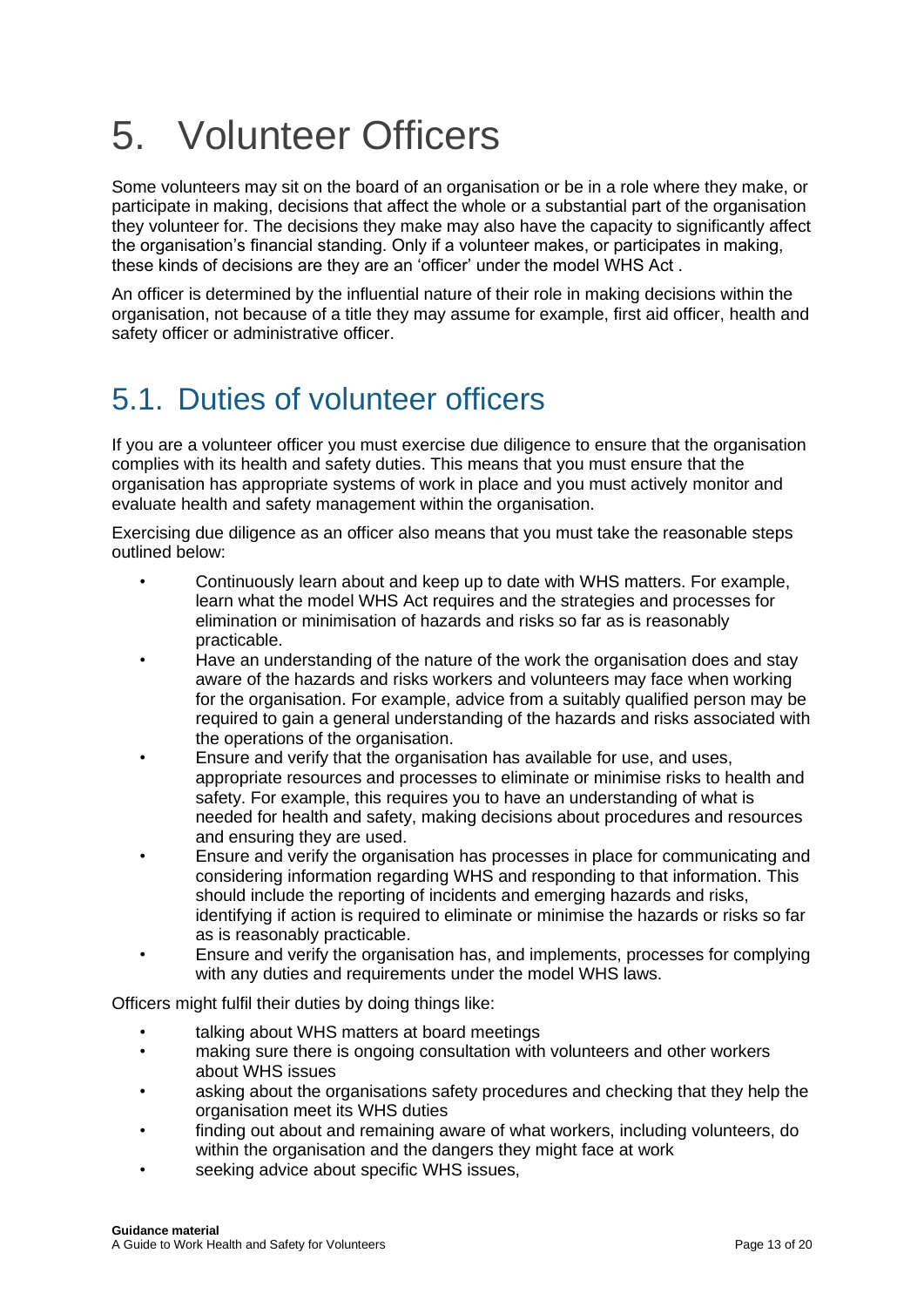• keeping up to date with WHS developments and best practice relevant to the organisation.

### <span id="page-13-0"></span>5.2. Prosecution of volunteer officers

A volunteer officer cannot be prosecuted for failing to comply with their officer duties under the model WHS laws. This immunity for volunteer officers is designed to ensure that voluntary participation at the officer level is not discouraged. A volunteer officer can however be prosecuted in their capacity as a worker if they do not take reasonable care as a worker.

#### **Example:**

Bill volunteers as a member of the board of a charity. He attends board meetings on a monthly basis. At these meetings, board members often make decisions that affect the whole or a substantial part of the charity. They can include decisions about:

- how funding will be allocated and spent
- how many volunteers will be working at any one time at the charity's store, and
- policies and procedures used by workers, including volunteers, of the charity.

Because the decisions that Bill helps to make affect all of or a substantial part of the charity he is considered an officer of the organisation and so is required under the model WHS Act to exercise due diligence.

Bill attends a board meeting in May. At this meeting board members discuss and agree on a training module which all volunteers will be put through before they begin volunteering.

As part of exercising due diligence Bill:

- understands that the charity has WHS duties under the model WHS Act
- ensures that the training module covers topics relevant to the work the charity's volunteers and workers do
- agrees with other board members that the training module must be evaluated and reviewed, if required, once every three years
- checks that the charity has other policies and procedures which work well in covering other aspects of work that volunteers and workers do.

As a volunteer officer, Bill cannot be prosecuted for failing to exercise due diligence. However, it is in the best interest of the charity for Bill to exercise due diligence. Because of his position within the organisation, Bill is also considered to be a worker and needs to comply with his worker duties under the model WHS Act.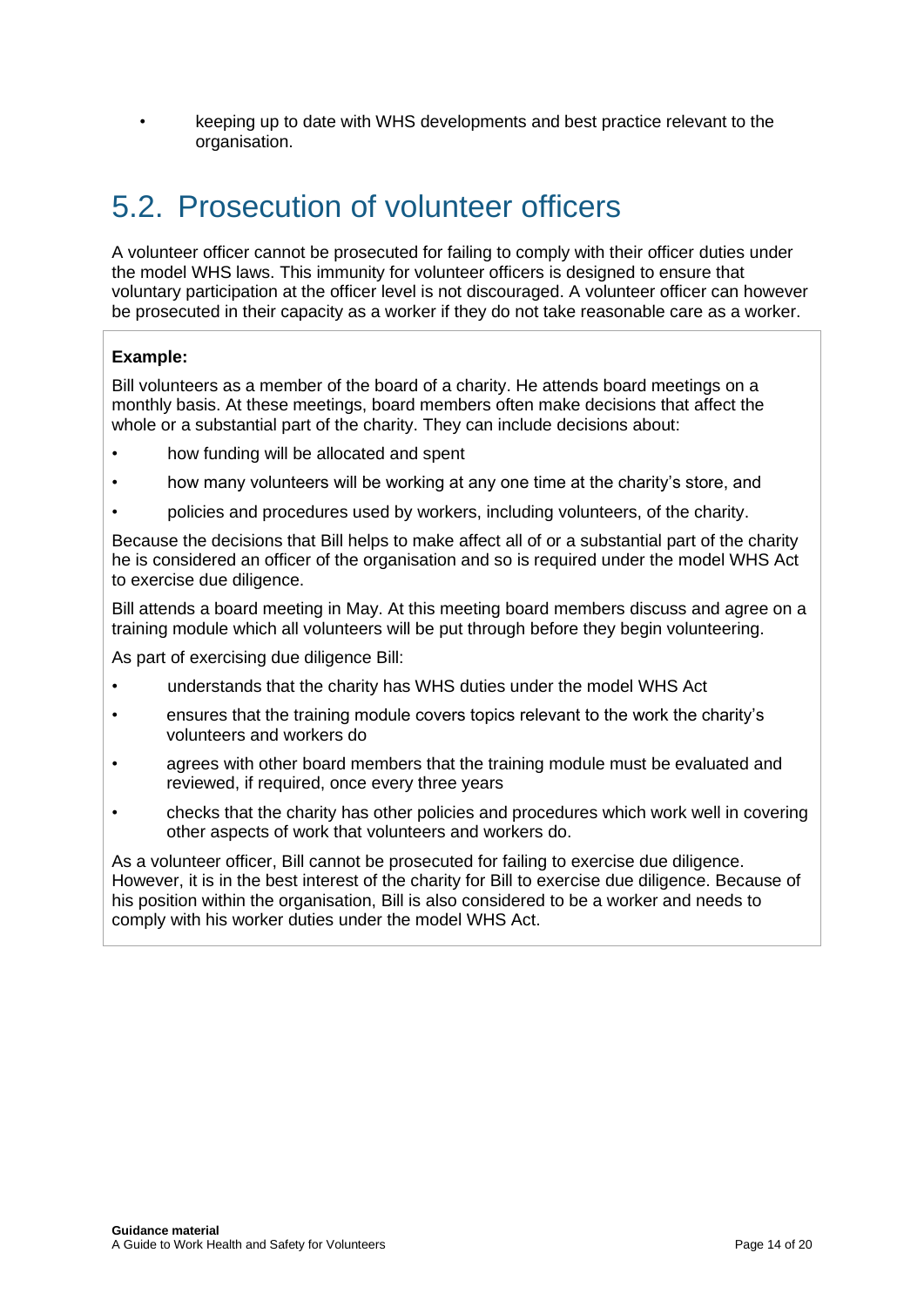## <span id="page-14-0"></span>6. Volunteering from a home

As a volunteer you may carry out work for an organisation from your own home. If this is the case, you still have a duty as a volunteer worker under the model WHS Act when carrying out your volunteer work.

### <span id="page-14-1"></span>6.1. Your home as a workplace

If you do volunteer work from your own home the organisation you volunteer for does not own, control or manage the place that you are working from. This means that they have a limited ability to ensure your health and safety when at work. They must still comply with their duty to ensure your health and safety but what is reasonably practicable for them to do will be different if you work in a workplace that they have control over.

To meet their duty they might give you information or advice about how to set up a workstation and ensure you have all the equipment you need to do the work you are assigned. Similarly to when you work in another private home, they might ask you questions about your home to gather enough information so that any instructions they provide to address the relevant risks to your health and safety are appropriate and practical to your situation.

You still need to:

- take reasonable care of your own health and safety, ensure that what you are doing for the organisation does not affect others, and
- follow the reasonable instructions and policies and procedures of the organisation.

If you are doing volunteer work at your home and other volunteers will be working there with you, you also need to make sure your home is safe for them to come into. This is the same common law, day-to day-duty you have with any visitor who comes to your home.

### <span id="page-14-2"></span>6.2. Volunteering in other people's homes

You might carry out volunteer work in other people's homes. If this is the case, the organisation you volunteer for should provide you with information about the home you will be visiting before you go there. The organisation might tell you about specific hazards to be aware of in the home, for example there may be a dog in the yard or the stairs might be particularly steep.

If you visit a number of homes it may not be reasonably practicable for them to provide you information about specific hazards in each home, but you should be given information about the types of hazards that you might come across including the potential to be exposed to aggressive or violent situations.

The organisation should always provide you with any other information that you need to carry out your volunteer work safely.

It is not a requirement that two volunteers attend a home to carry out work for an organisation at any time however the organisation you volunteer for may ask you to do so as a way of better ensuring your health and safety.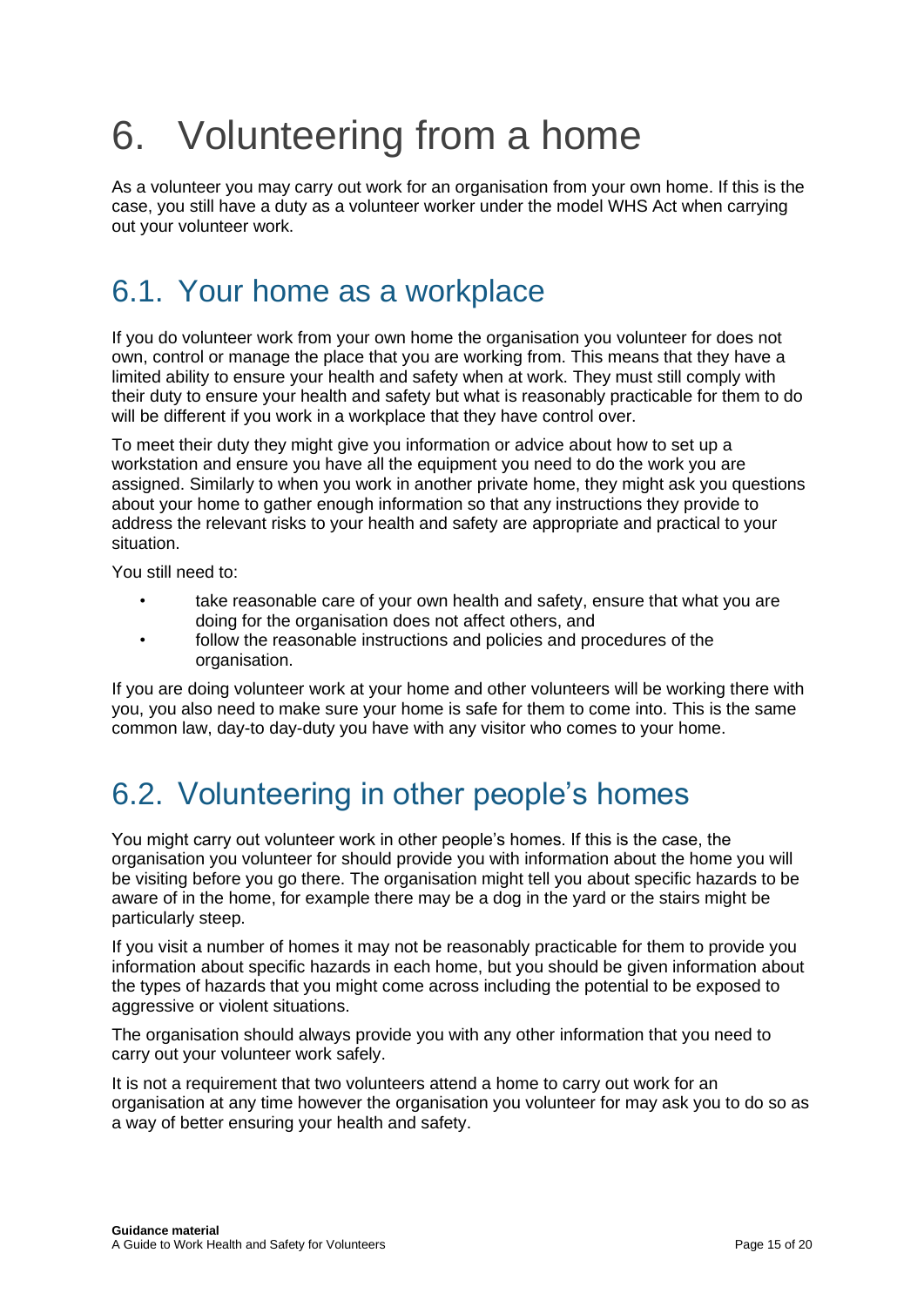## <span id="page-15-0"></span>7. Emergency Service Volunteers

If you volunteer for an emergency service organisation you have the same duties as any other volunteer under the model WHS Act. You must:

- take reasonable care for your own health and safety
- ensure, so far as you are reasonably able, that your actions don't affect the health and safety of others
- comply, so far as you are able, with reasonable instructions about WHS given to you by the organisation, and
- co-operate with reasonable policies and procedures given to you by the organisation that you volunteer for.

### <span id="page-15-1"></span>7.1. Emergency Service volunteers and 'officers'

An officer under the model WHS Act does not mean someone who is called an officer because of their rank or title, for example First Aid Officer. Under the model WHS laws officers are people that make, or participate in making, decisions that affect the whole, or a substantial part of, an organisation and its financial standing.

### <span id="page-15-2"></span>7.2. Is an 'incident controller' an officer?

Although incident controllers may direct particular response operations, they do not generally make, or participate in making, the key decisions which affect the whole or a substantial part of an organisation or on how the organisation operates.

Therefore, it is unlikely that an incident controller would be an officer under the model WHS Act.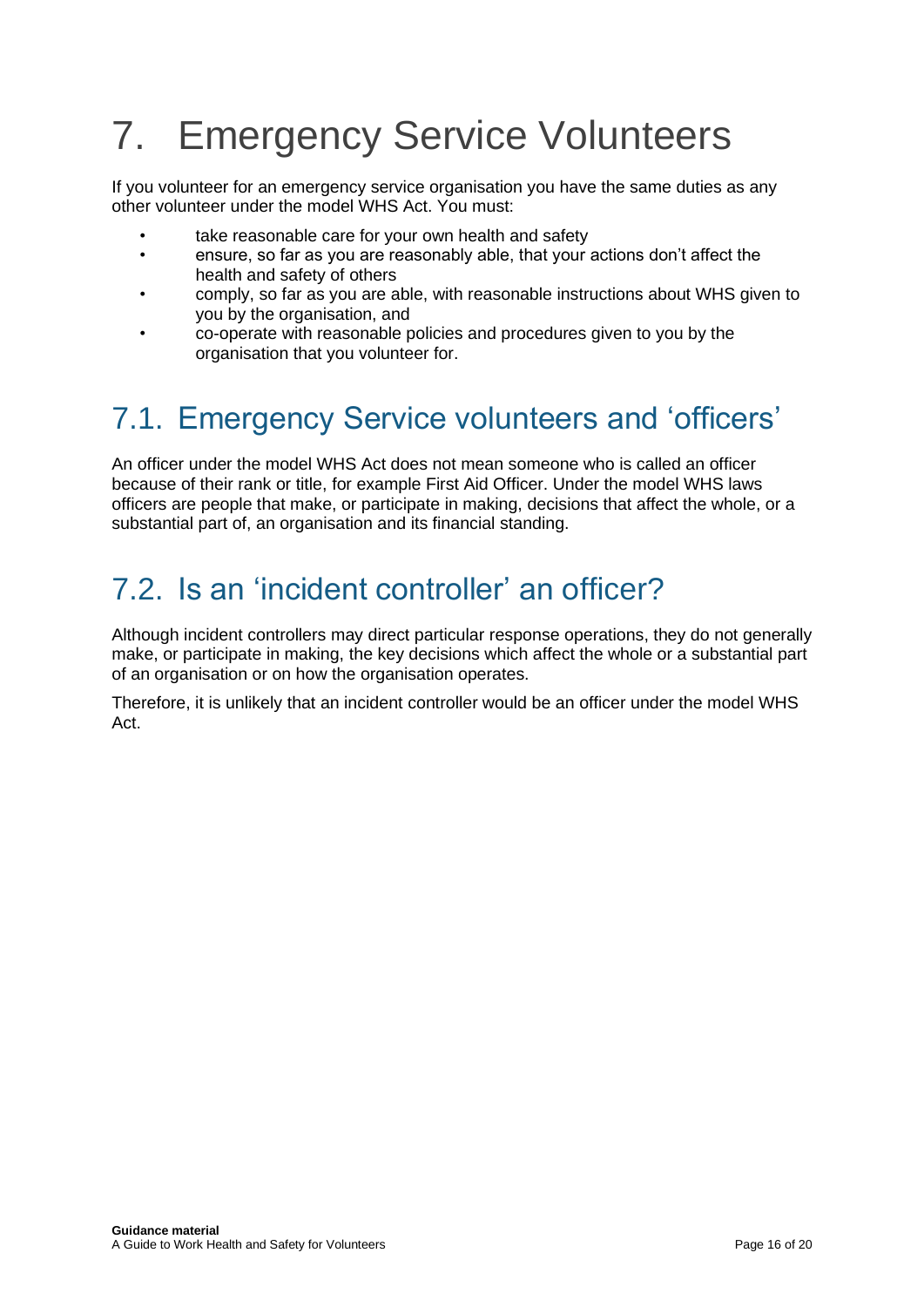## <span id="page-16-0"></span>8. Bullying harassment and discrimination

The organisation you volunteer must put in place measures to address workplace bullying, stress and harassment. Workers, including volunteers, also have a duty to ensure that their actions do not constitute a risk to their own health and safety or that of other people in the workplace.

Bullying in the workplace is repeated and unreasonable behaviour directed towards a worker or group of workers that creates a risk to health and safety. Some examples of workplace bullying include abusive or offensive language or comments, aggressive and intimidating behaviour, belittling or humiliating comments, practical jokes or initiation and unjustified criticism or complaints.

If you feel you are being bullied or harassed when volunteering and you don't feel you can raise it with your supervisor or manager, you can contact your state or territory regulator for information and advice. [WHS regulator](http://www.safeworkaustralia.gov.au/node/95) contact details are available on this website.

You may also be covered by the national workplace bullying laws. See the [Fair Work](https://www.fwc.gov.au/disputes-at-work/anti-bullying)  [Commission's website](https://www.fwc.gov.au/disputes-at-work/anti-bullying) for further information.

The model WHS Act also expressly prohibits the discrimination or unfair treatment of workers, including volunteers, because they have raised a WHS concern. A person found to be engaging in this type of discrimination may be liable to criminal penalties.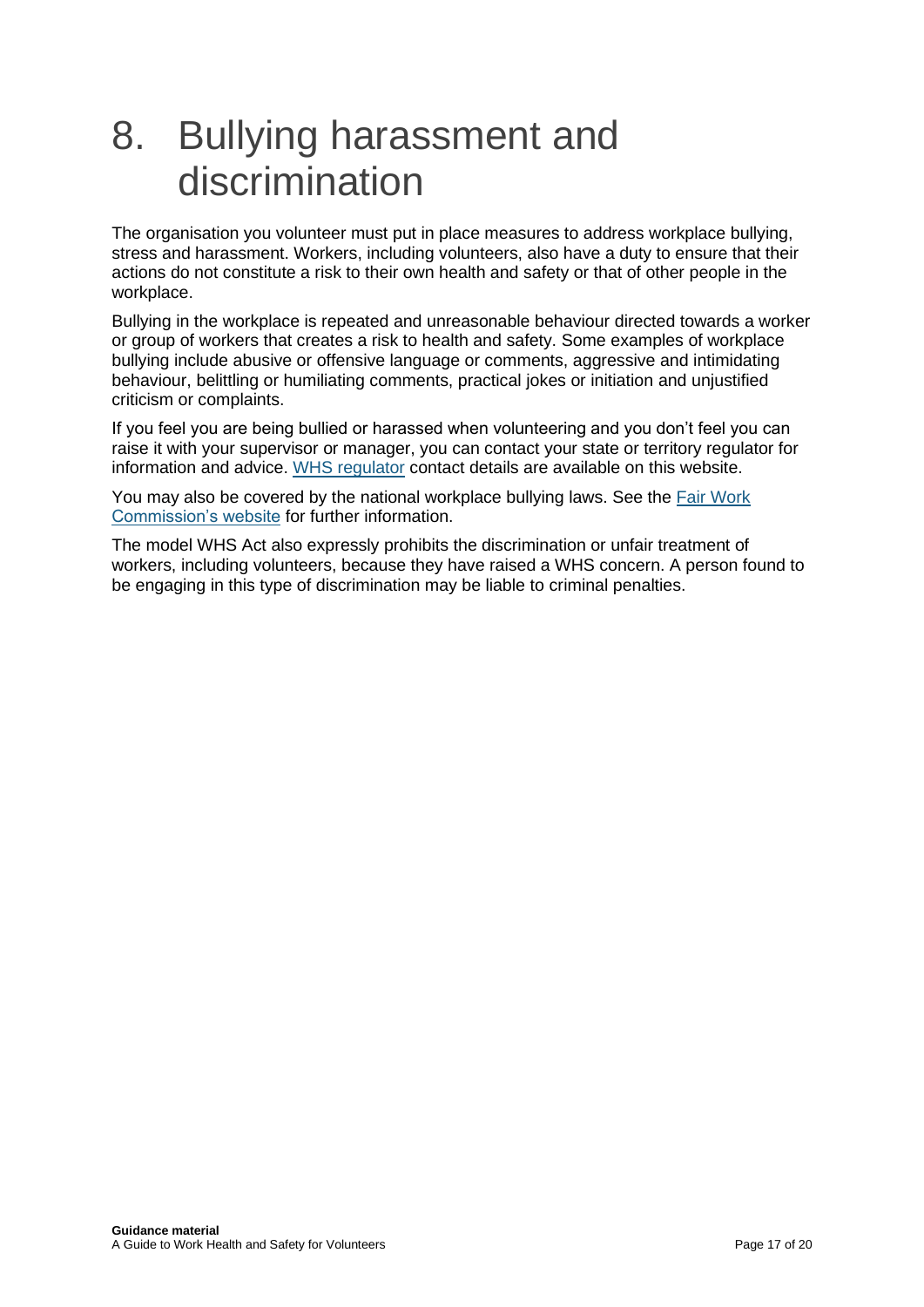## <span id="page-17-0"></span>9. Other laws

When you are volunteering there are other laws that you or your organisation must comply with or that offer you protections. You should seek further advice from your organisation or relevant government body. You can also seek further information on volunteering from a [volunteer peak body](https://www.safeworkaustralia.gov.au/volunteer-peak-bodies) in your state or territory.

**Workplace relations laws** – The [Fair Work Ombudsman website](https://www.fairwork.gov.au/how-we-will-help/templates-and-guides/fact-sheets/unpaid-work/unpaid-work) has information on when an arrangement between a person and an organisation is a volunteer arrangement as oppose to an employment relationship.

**Anti-discrimination laws** - state, territory and Commonwealth anti-discrimination laws prohibit discrimination of a person because of that person's attributes. The Australian Human [Rights Commission](https://humanrights.gov.au/) provides information about Commonwealth anti-discrimination laws and links to the websites of [State and Territory anti-discrimination bodies.](https://humanrights.gov.au/about/links-human-rights-organisations-and-resources#ad)

**Workers compensation, insurance and civil liability-** Organisations should have appropriate insurance that adequately covers its workers including volunteers and the activities they carry out when volunteering. Organisations will be liable to pay any compensation for personal injury, property damage or financial loss caused by the volunteer. With some exceptions, volunteers are protected by law from incurring personal civil liability. The [Volunteering Australia website](http://www.volunteeringaustralia.org/policy-and-best-practise/insurance/) provides information about the most common types of insurance that covers volunteers.

It is also important the organisation has insurance as volunteers are generally not covered by workers' compensation laws. Contact your jurisdictional [workers' compensation authority](https://www.safeworkaustralia.gov.au/covid-19-information-workplaces/industry-information/taxi-and-ride-share/workers-compensation) for more information.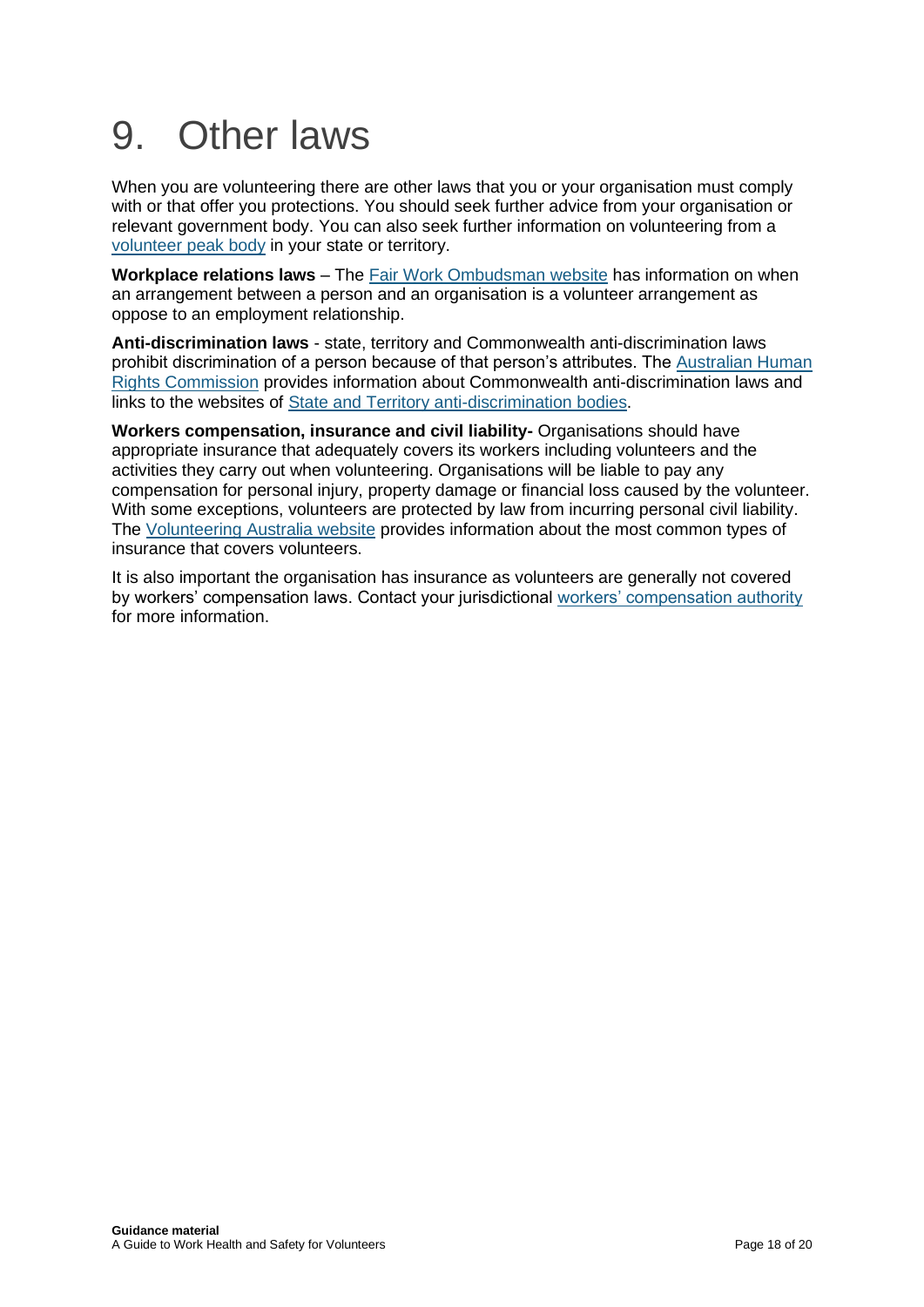## <span id="page-18-0"></span>10. Checklist

If you and the organisation you volunteer for are covered by the model WHS laws, this checklist may be used as a guide to assist in complying with WHS duties. It is not a comprehensive list and there may be other actions needed to comply.

#### **Question Yes No**

#### Organisation duties

**If you answer 'No' to questions 1-7 or are unsure, you should talk to your manager or supervisor in the organisation you volunteer for about what action needs to be taken by the organisation to meet its WHS duties.**

- **1** Have you been provided with induction training that has included information and instructions on how to do your job safely when volunteering?
- **2** Has the organisation ensured that any machinery or equipment you use is suitable for the work and safe to use?
- **3** If you need personal protective equipment, has it been provided?
- **4** Have you received training on the organisation's health and safety policies and procedures, for example on what to do in emergencies, how to report *[hazards](file:///C:/glossary%23hazards)* and incidents?
- **5** Do you receive information from the organisation you volunteer for about WHS matters that might affect you when volunteering?
- **6** Are you provided with opportunities to have a say in the way your work is carried out safely?
- **7** Do you know who to contact if something happens when you are volunteering?

#### Volunteer worker duties

#### **If you answer 'No' to any questions at 8-12, you need to take corrective action to meet your WHS duties.**

- **8** Do you follow, so far as you are reasonably able, the safety instructions, policies and procedures given to you by the organisation you volunteer for?
- **9** Do you do things as safely as you can when you volunteer?